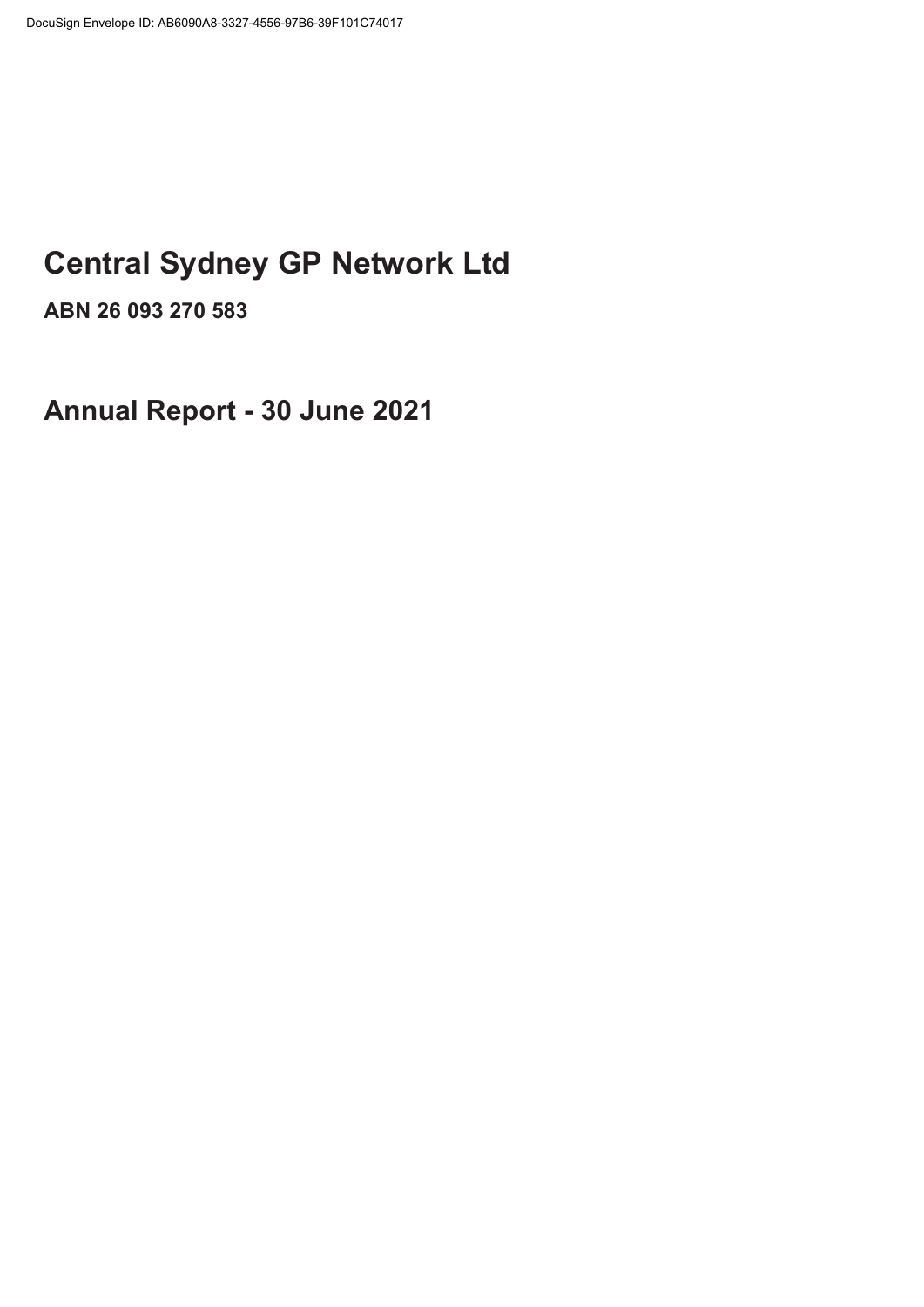## **Central Sydney GP Network Ltd Contents 30 June 2021**

| Directors' report                                                            |    |
|------------------------------------------------------------------------------|----|
| Auditor's independence declaration                                           | 5  |
| Statement of profit or loss and other comprehensive income                   | 6  |
| Statement of financial position                                              |    |
| Statement of changes in equity                                               | 8  |
| Statement of cash flows                                                      | 9  |
| Notes to the financial statements                                            | 10 |
| Directors' declaration                                                       | 17 |
| Independent auditor's report to the members of Central Sydney GP Network Ltd | 18 |

# **General information**

The financial statements cover Central Sydney GP Network Ltd as an individual entity. The financial statements are presented in Australian dollars, which is Central Sydney GP Network Ltd's functional and presentation currency.

Central Sydney GP Network Ltd is a not-for-profit unlisted public company limited by guarantee.

The financial statements were authorised for issue, in accordance with a resolution of directors, on 30 September 2021. The directors have the power to amend and reissue the financial statements.

 1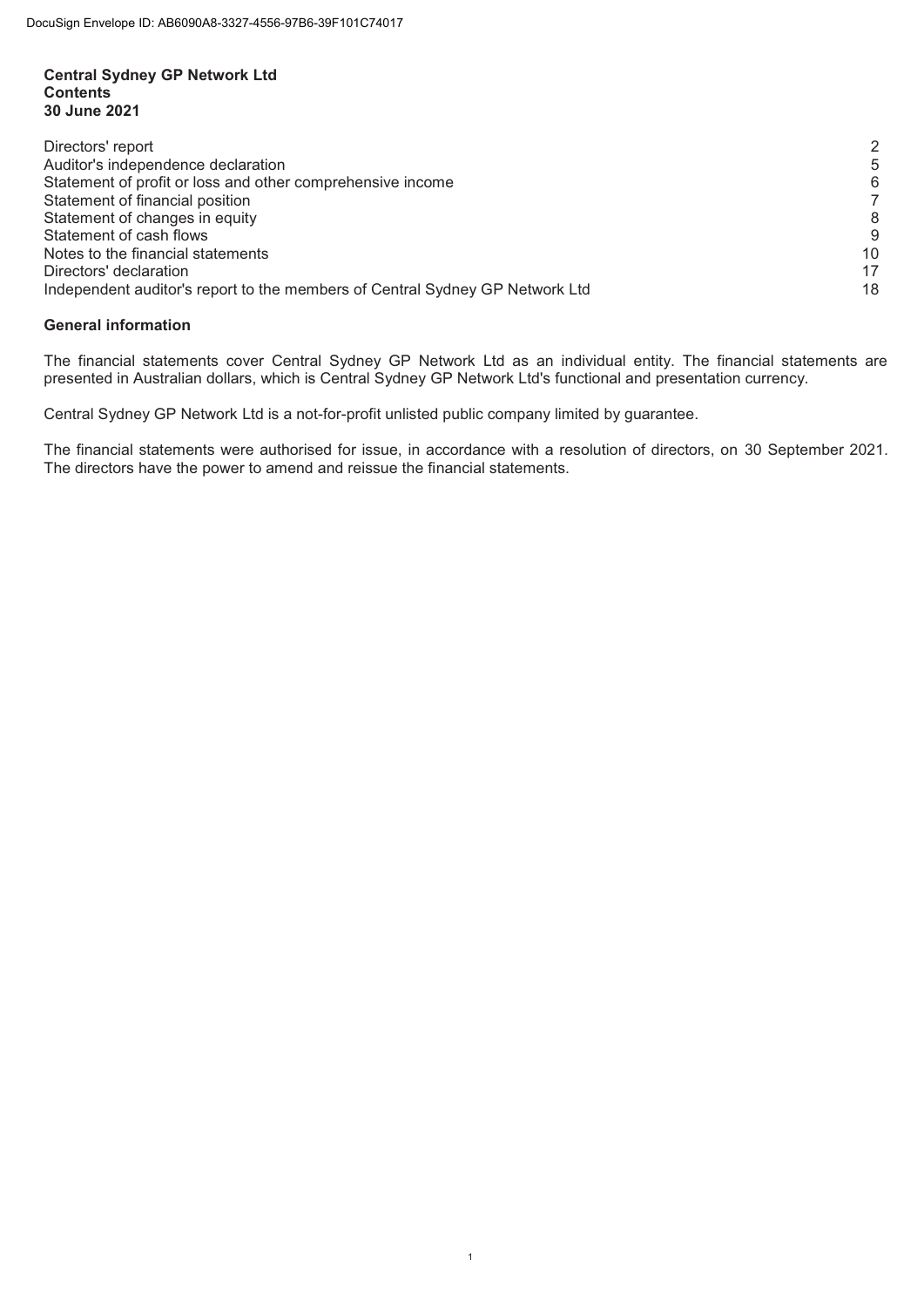# **Central Sydney GP Network Ltd Directors' report 30 June 2021**

The directors present their report, together with the financial statements, on the company for the year ended 30 June 2021.

# **Directors**

The following persons were directors of the company during the whole of the financial year and up to the date of this report, unless otherwise stated:

| Dr Margot Woods   BMed                                                        | 7 February 2015 - present |
|-------------------------------------------------------------------------------|---------------------------|
| Dr Shereena Sinnayah   BMedSci; MBBS(Hons); FRACGP; 29 January 2020 - present |                           |
| DCH; DipDerm                                                                  |                           |
| Dr Javier Camargo   MBBS (UQ), FRACGP, B.PHRM,                                | 1 October 2018 - present  |
| MAICD, D.CH                                                                   |                           |
| Dr Amy Nguyen   MBBS, FRACGP                                                  | 15 May 2019 $-$ present   |
|                                                                               |                           |

# **Operating results**

The surplus/(deficit) of the company amounted to \$32,350 (2020:(\$26,277)).

# **Objectives**

*Short term objectives:*

- supporting health professionals to improve the health of local residents
- improving engagement with other key stakeholders
- meeting all contractual obligations of grants
- remaining financially viable.

# *Long-term objectives:*

- supporting members
- representing and advocating for general practice
- remaining financially viable.

# **Principal activities**

The principal activity of Central Sydney GP Network Ltd during the financial year was to administer the objectives of the membership of the Company. For further details refer to Objectives set out above.

No significant changes in the nature of the company's activity occurred during the financial year.

# **Significant changes in state of affairs**

There have been no significant changes in the state of affairs of the company during the year.

# **Company secretary**

The following person held the position of company secretary at the end of the financial year: Jim McGarry.

# **Matters or circumstances arising after the end of the year**

The impact of the Coronavirus (COVID-19) pandemic is ongoing and while it has been financially positive for the company up to 30 June 2021, it is not practicable to estimate the potential impact, positive or negative, after the reporting date. The situation is rapidly developing and is dependent on measures imposed by the Australian Government and other countries, such as maintaining social distancing requirements, quarantine, travel restrictions and any economic stimulus that may be provided.

No other matters or circumstances have arisen since the end of the financial year which significantly affected or could significantly affect the operations of the company, the results of those operations or the state of affairs of the company in future financial years.

| <b>Information on directors</b> |                                                                                                                                                                                                                                                        |
|---------------------------------|--------------------------------------------------------------------------------------------------------------------------------------------------------------------------------------------------------------------------------------------------------|
| Name:                           | Dr Margot Woods                                                                                                                                                                                                                                        |
| Title:                          | Co-Chair                                                                                                                                                                                                                                               |
| Experience and expertise:       | Has been a GP in the Inner West for nearly 20 years where she set up and ran a<br>multidisciplinary clinic. She also works as a Clinical Editor on Sydney Health<br>Pathways and is the Discipline Leader, General Practice, University of Notre Dame. |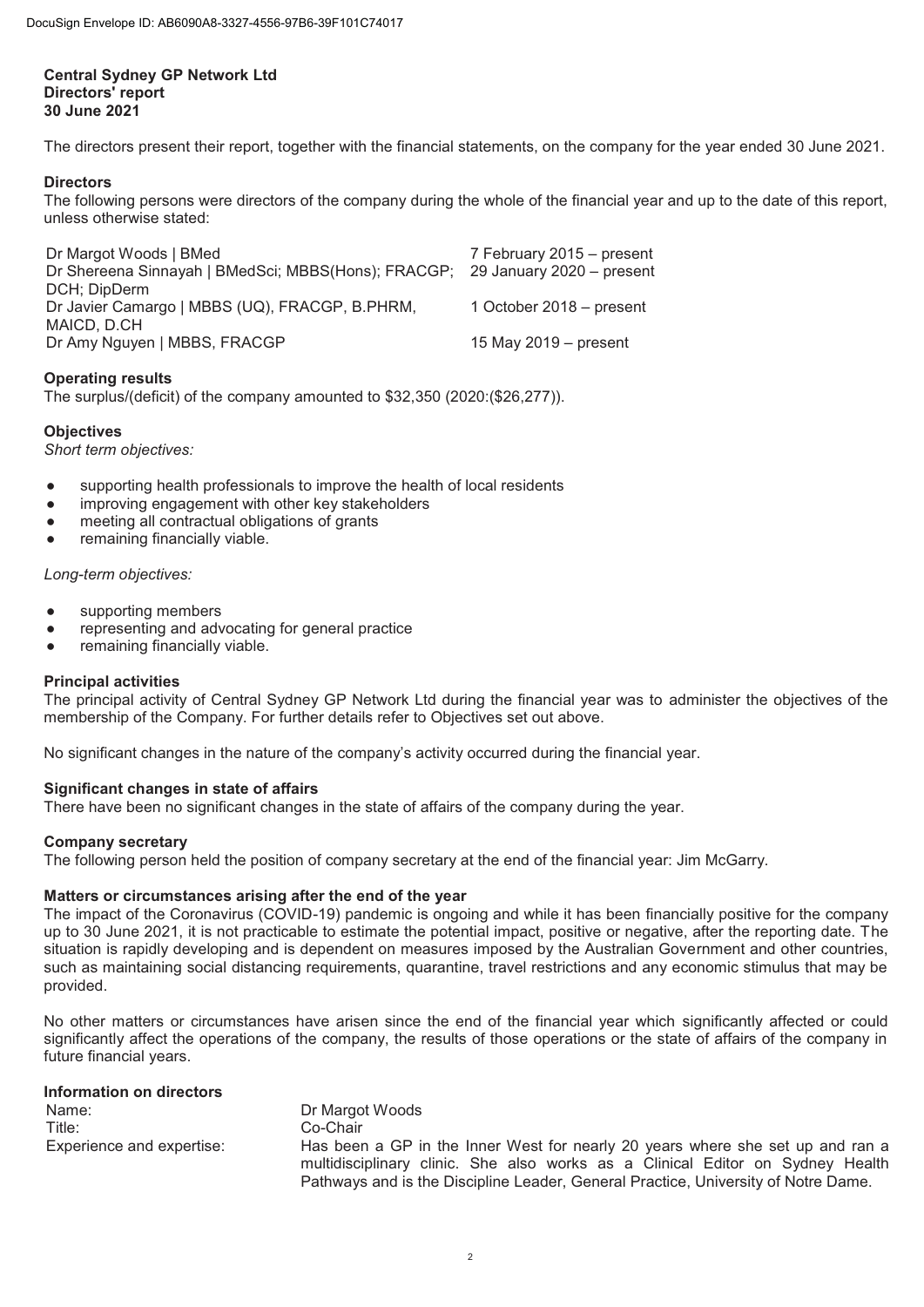#### **Central Sydney GP Network Ltd Directors' report 30 June 2021**

Name: Dr Shereena Sinnayah Title: Director<br>Experience and expertise: Shereen Shereena has been a GP in Sydney's Inner West for the past 8 years. Shereena involves herself with different aspects of primary care to better understand the role of general practice in our community. In addition to working in a general practice in Erskineville, Shereena also works with Tresillian Family Care Centres supporting local families of children aged 0-3. She remains connected to GP training and education as a Clinical Teaching Visitor with GP Synergy and is a RACGP examiner. She sits on a medical advisory committee for Balmain General Practice Casualty. Name: Dr Javier Camargo Title: Co-Chair Experience and expertise: Javier has been a full time GP in Sydney's Inner West since 2014.Javier graduated from the University of Queensland in 2010 and completed his post-graduate training at the Royal Brisbane and Women's Hospital and the Royal Children's Hospital, Brisbane. He also holds a degree in Pharmacy and has practised as a pharmacist before completing his medical degree. Javier has undertaken additional training in children's health at Sydney Children's Hospital and in women's health at the Royal Women's Hospital. Javier enjoys all aspects of general practice and in caring for men and women of all ages. He has particular interest in child health, men's health, travel medicine, LGBTQI health, mental health, sexual health and Hepatitis C management. Javier joined the Central Sydney GP network in late 2018 after completing the foundations course in directorship at the Australian Institute of Company Directors. He is keen to use his board appointment as a platform to champion the concerns of GPs in his surrounding network and to advocate for them and liaise with other organisations at different levels to ensure that the concerns of general practitioners is effectively advocated in the delivery of healthcare and to achieve quality general practice which is central to patient care. Name: Dr Amy Nguyen Title: Director Experience and expertise: Amy started working in the Central Sydney GP Network area in 2015 as a registrar and joined the Board in 2019. She has continued to practice in Canada Bay where she enjoys providing care to a variety of patients. General Practice is evolving and becoming more complex, Amy believes we need to connect with our colleagues as we navigate the future. By working together, we can make changes for our communities. Amy is aware of the challenges faced by new fellows and hopes Central Sydney GP Network can reach our new colleagues and support them. Amy enjoys teaching and works as a medical educator of GP registrars. **Meetings of directors**  The number of meetings of the company's Board of Directors ('the Board') held during the year ended 30 June 2021, and the number of meetings attended by each director were:  $\equiv$   $\equiv$ 

|                      | Full Board |      |
|----------------------|------------|------|
|                      | Attended   | Held |
| Dr Shereena Sinnayah |            | 4    |
| Dr Javier Camargo    | 4          | 4    |
| Dr Margot Woods      | 4          | 4    |
| Dr Amy Nguyen        | 4          | 4    |

Held: represents the number of meetings held during the time the director held office.

#### **Future developments and results**

There are no likely developments expected in the operations of the company that would impact on the expected results of these operations in future financial years.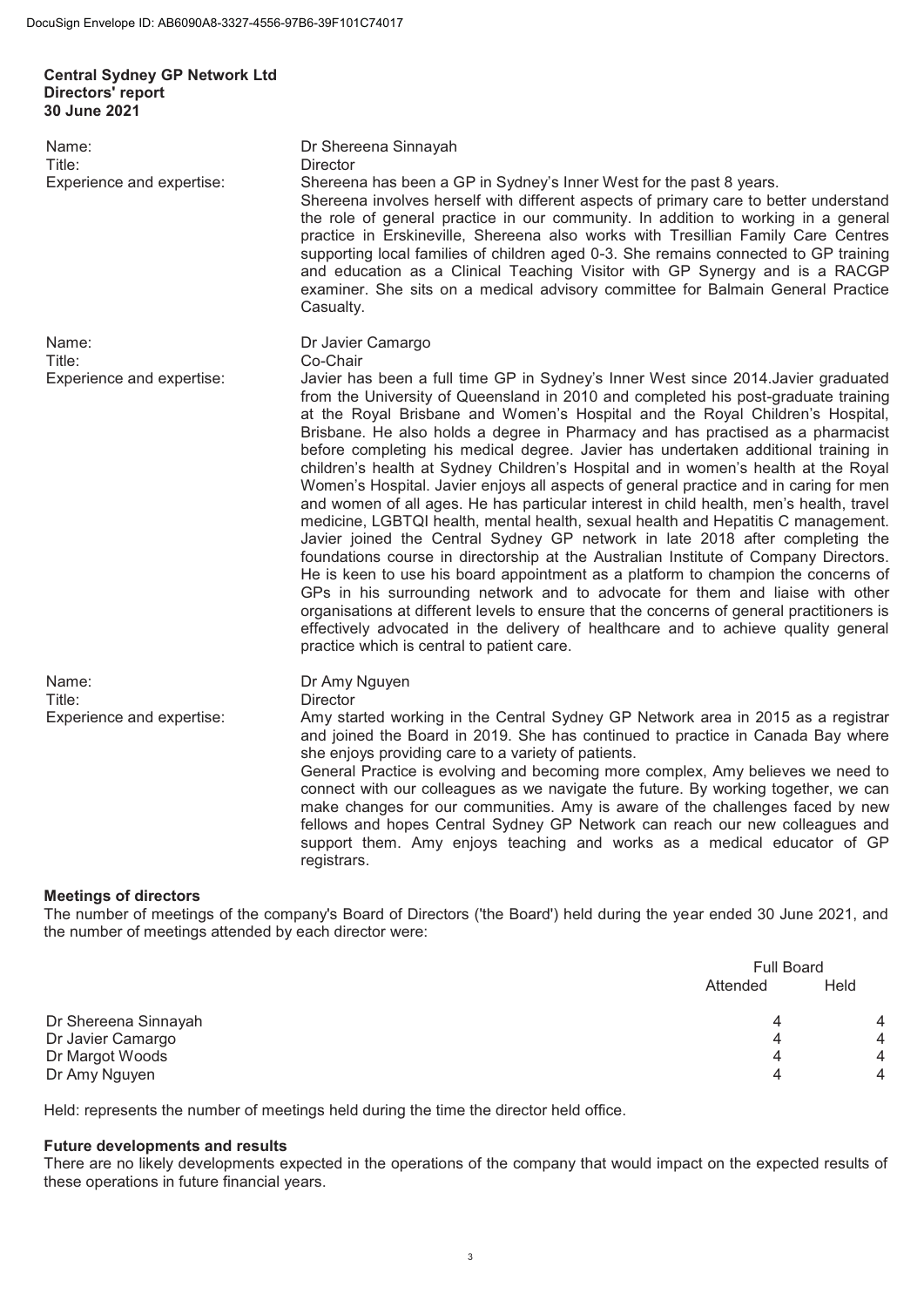**Central Sydney GP Network Ltd Directors' report 30 June 2021** 

# **Member contributions**

Central Sydney GP Network Ltd is a company limited by guarantee. In the event of the company being wound up, ordinary members are required to contribute a maximum of \$2 each. Associate members are not required to contribute. The total amount that members of the company are liable to contribute if the company is wound up is \$744, based on 372 ordinary members.

# **Environmental matters**

The company is not subject to any significant environmental regulation under Australian Commonwealth or State law.

# **Auditor's independence declaration**

A copy of the auditor's independence declaration as required in accordance with sub-division 60-40 of the Australian Charities and Not-for-Profit Commission Act 2012, for the year ended 30 June 2021 is set out immediately after this directors' report.

 4

This report is made in accordance with a resolution of directors.

On behalf of the directors

í -<br>DocuSianed by: Javier *Camargo* Dr DEEE152A58E648A... U **Director** 

30 September 2021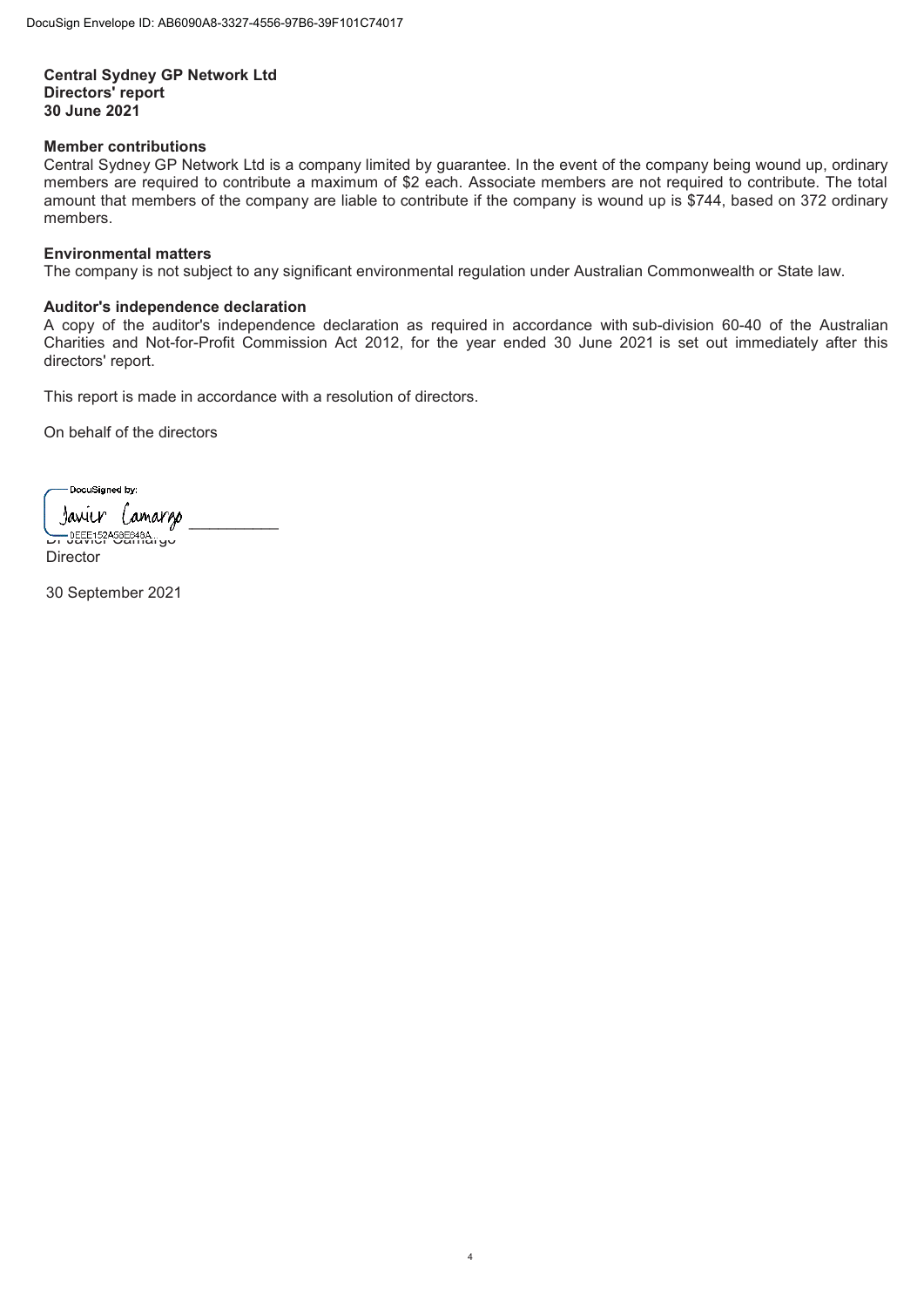

**Nexia Sydney Audit Pty Ltd** Level 16, 1 Market Street Sydney NSW 2000 PO Box H195 Australia Square NSW 1215 p +61 2 9251 4600 +61 2 9251 7138 e info@nexiasydney.com.au w nexia.com.au

# **Auditor's Independence Declaration under Subdivision 60-40 of the Australian Charities and Not-For-Profits Commission Act 2012 to the directors of Central Sydney GP Network Limited**

I declare that, to the best of my knowledge and belief, during the year ended 30 June 2021 there have been no contraventions of the auditor independence requirements as set out in any applicable code of professional conduct in relation to the audit.

Yours sincerely

# **Nexia Sydney Audit Pty Limited**

**Stephen Fisher Director** 

Sydney

Dated: 30 September 2021

Nexia Sydney Audit Pty Ltd (ABN 77 606 785 399) is a firm of Chartered Accountants. It is affiliated with, but independent from Nexia Australia Pty Ltd. Nexia Australia Pty Ltd is a member of Nexia International, a leading, global network of independent accounting and consulting firms. For more information please see www.nexia.com.au/legal. Neither Nexia International nor Nexia Australia Pty Ltd provide services to clients.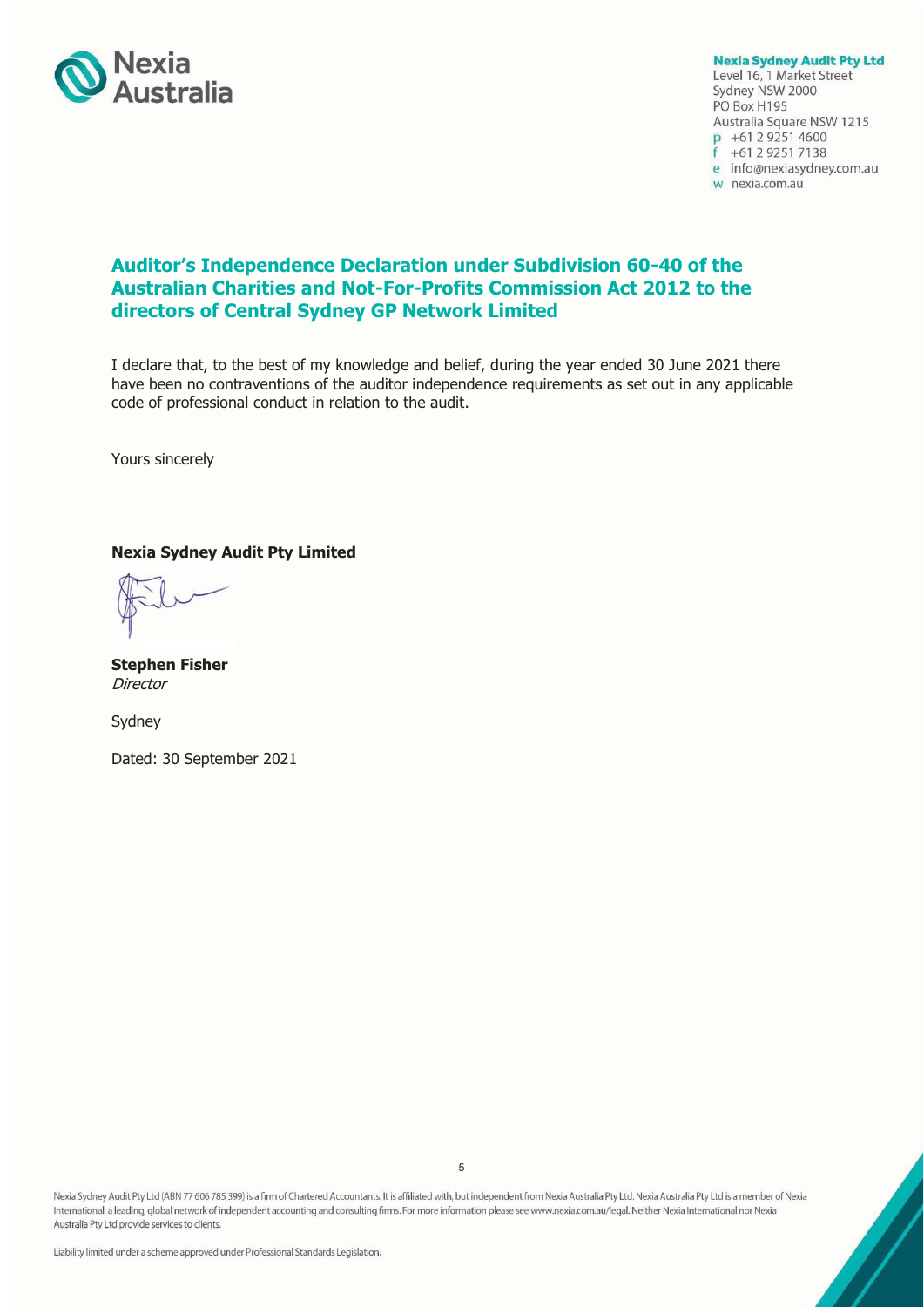# **Central Sydney GP Network Ltd Statement of profit or loss and other comprehensive income For the year ended 30 June 2021**

|                                                                                                  | <b>Note</b> | 2021<br>\$                        | 2020<br>\$                          |
|--------------------------------------------------------------------------------------------------|-------------|-----------------------------------|-------------------------------------|
| <b>Revenue</b>                                                                                   | 3           | 106,464                           | 59,466                              |
| Finance income                                                                                   |             | 2,048                             | 5,827                               |
| <b>Expenses</b><br>Employee benefits expense<br>Administration costs<br>Other operating expenses | 11<br>4     | (49,669)<br>(15, 299)<br>(11,194) | (45, 946)<br>(12, 359)<br>(33, 265) |
| Surplus/(deficit) before income tax expense                                                      |             | 32,350                            | (26, 277)                           |
| Income tax expense                                                                               |             |                                   |                                     |
| Surplus/(deficit) after income tax expense for the year                                          | 10          | 32,350                            | (26, 277)                           |
| Other comprehensive income for the year, net of tax                                              |             |                                   |                                     |
| Total comprehensive income/(loss) for the year                                                   |             | 32,350                            | (26, 277)                           |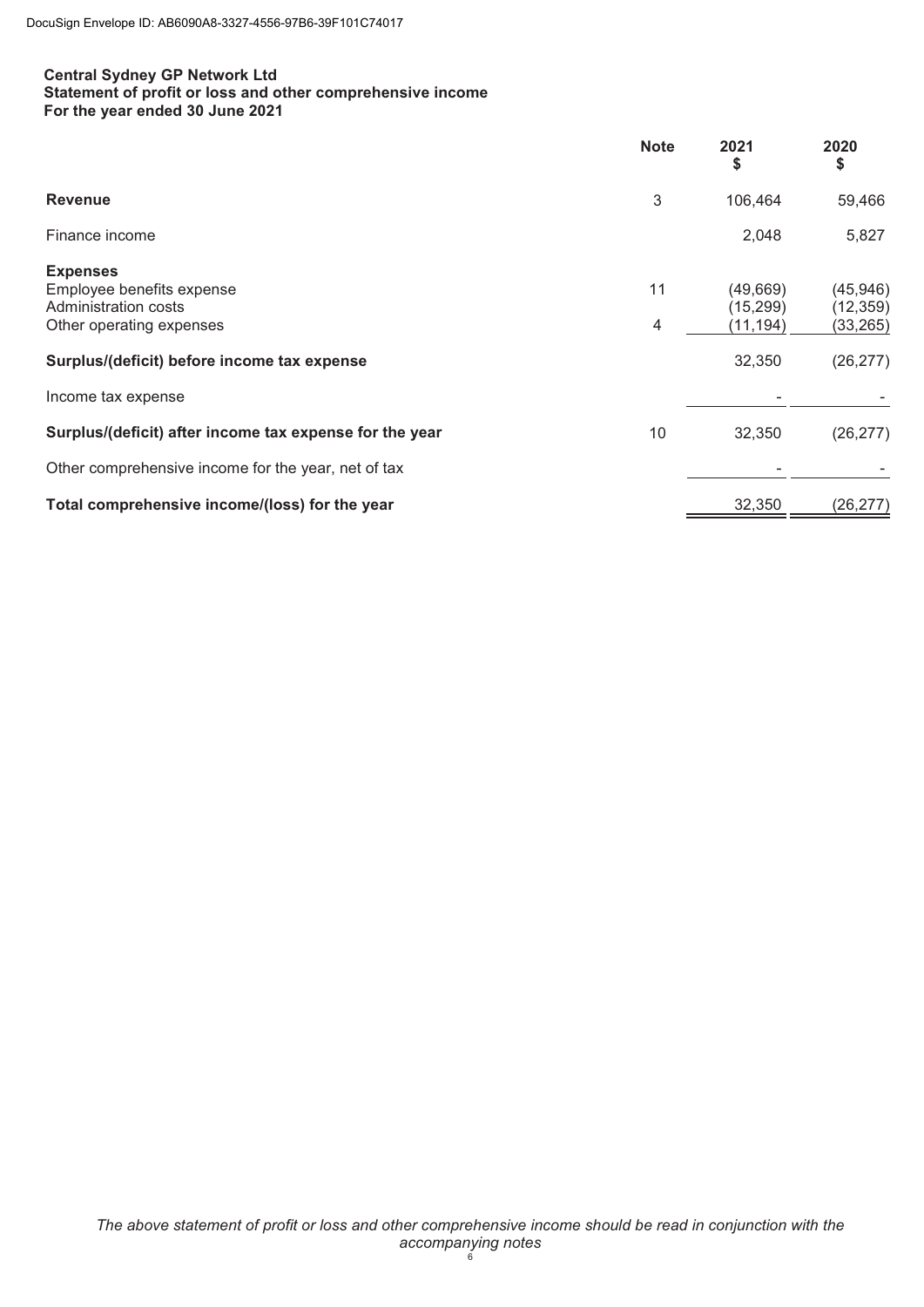# **Central Sydney GP Network Ltd Statement of financial position As at 30 June 2021**

|                                                       | <b>Note</b> | 2021<br>\$ | 2020<br>\$ |
|-------------------------------------------------------|-------------|------------|------------|
| <b>Assets</b>                                         |             |            |            |
| <b>Current assets</b>                                 |             |            |            |
| Cash and cash equivalents                             | 5           | 100,554    | 419,559    |
| Trade and other receivables                           | 6           | 16,500     | 35,580     |
| <b>Total current assets</b>                           |             | 117,054    | 455,139    |
| <b>Non-current assets</b>                             |             |            |            |
| Financial assets at fair value through profit or loss | 7           | 777,164    | 401,708    |
| Total non-current assets                              |             | 777,164    | 401,708    |
| <b>Total assets</b>                                   |             | 894,218    | 856,847    |
| <b>Liabilities</b>                                    |             |            |            |
| <b>Current liabilities</b>                            |             |            |            |
| Trade and other payables                              | 8           | 9,458      | 10,637     |
| <b>Contract liabilities</b>                           | 9           | 33,900     | 27,700     |
| <b>Total current liabilities</b>                      |             | 43,358     | 38,337     |
| <b>Total liabilities</b>                              |             | 43,358     | 38,337     |
| <b>Net assets</b>                                     |             | 850,860    | 818,510    |
|                                                       |             |            |            |
| <b>Equity</b>                                         |             |            |            |
| Retained surplus                                      | $10$        | 850,860    | 818,510    |
| <b>Total equity</b>                                   |             | 850,860    | 818,510    |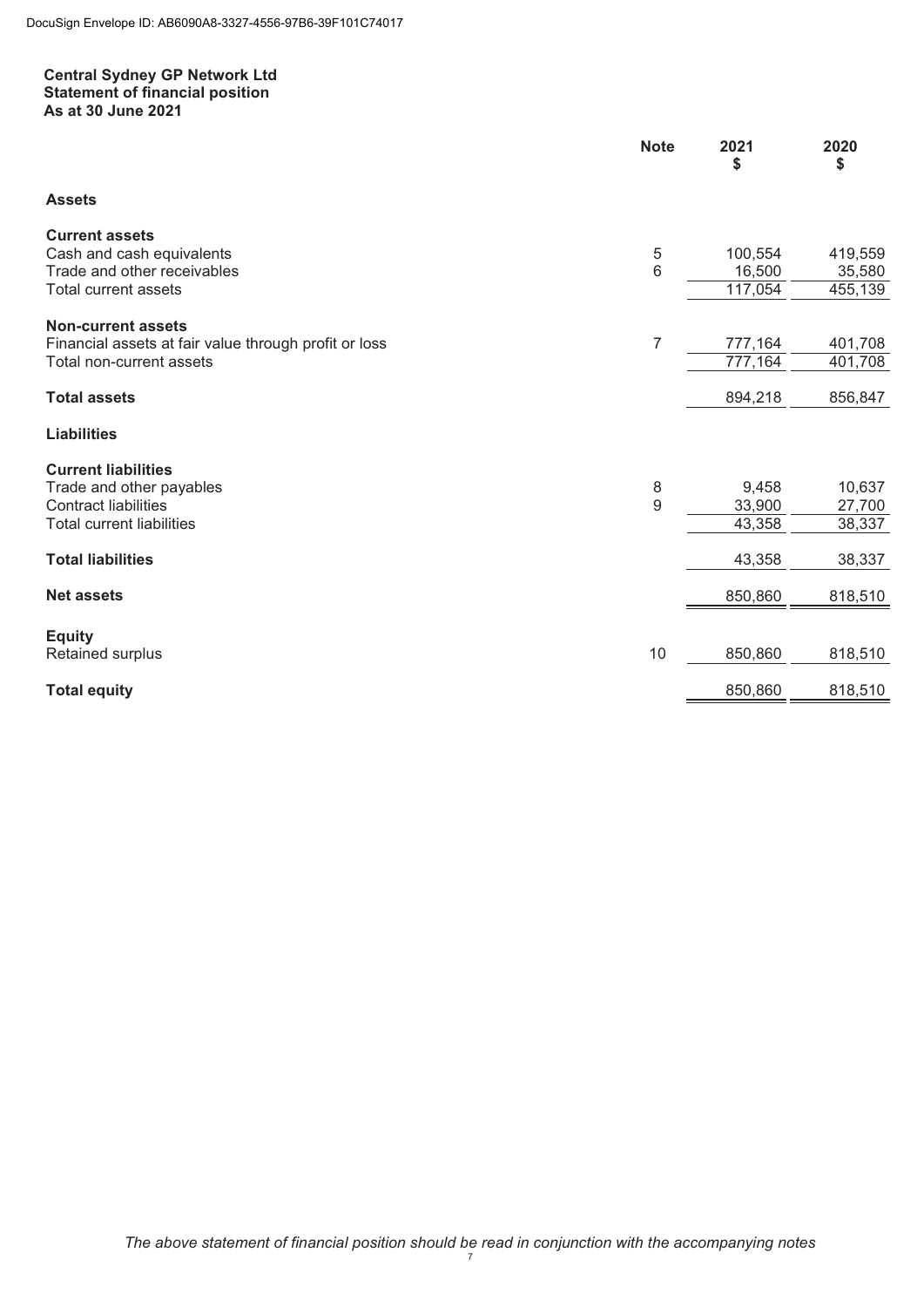# **Central Sydney GP Network Ltd Statement of changes in equity For the year ended 30 June 2021**

|                                                                                                      | <b>Retained</b><br>surplus      | <b>Total equity</b>       |
|------------------------------------------------------------------------------------------------------|---------------------------------|---------------------------|
| Balance at 1 July 2019                                                                               | 844,787                         | 844,787                   |
| Deficit after income tax expense for the year<br>Other comprehensive income for the year, net of tax | (26, 277)                       | (26, 277)                 |
| Total comprehensive income for the year                                                              | (26, 277)                       | (26, 277)                 |
| Balance at 30 June 2020                                                                              | 818,510                         | 818,510                   |
|                                                                                                      |                                 |                           |
|                                                                                                      | <b>Retained</b><br>surplus<br>5 | <b>Total equity</b><br>\$ |
| Balance at 1 July 2020                                                                               | 818,510                         | 818,510                   |
| Surplus after income tax expense for the year<br>Other comprehensive income for the year, net of tax | 32,350                          | 32,350                    |
| Total comprehensive income for the year                                                              | 32,350                          | 32,350                    |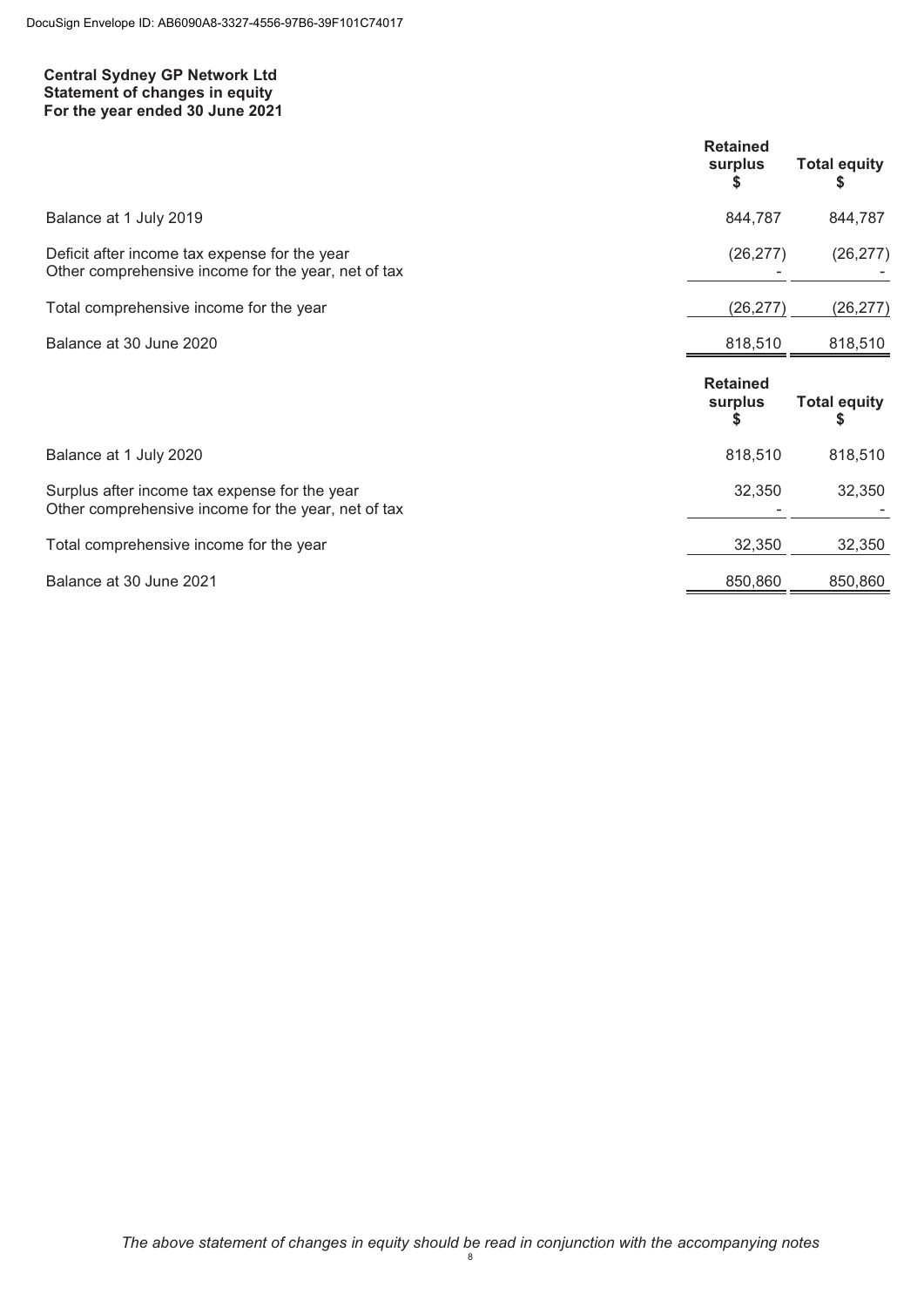# **Central Sydney GP Network Ltd Statement of cash flows For the year ended 30 June 2021**

|                                                                  | <b>Note</b> | 2021<br>S  | 2020<br>\$ |
|------------------------------------------------------------------|-------------|------------|------------|
| Cash flows from operating activities                             |             |            |            |
| Cash receipts from continuing operations                         |             | 96,313     | 58,324     |
| Cash paid to suppliers and officers                              |             | (86,097)   | (96, 514)  |
| Interest received                                                |             | 2,048      | 5,827      |
| Net cash from/(used in) operating activities                     |             | 12,264     | (32,363)   |
| <b>Cash flows from investing activities</b>                      |             |            |            |
| Payments for investments                                         |             | (370, 580) | (100,000)  |
| Proceeds from disposal of investments                            |             | 39,311     | 413,613    |
|                                                                  |             |            |            |
| Net cash (used in)/from investing activities                     |             | (331, 269) | 313,613    |
| <b>Cash flows from financing activities</b>                      |             |            |            |
| Net cash from financing activities                               |             |            |            |
| Net (decrease)/increase in cash and cash equivalents             |             | (319,005)  | 281,250    |
| Cash and cash equivalents at the beginning of the financial year |             | 419,559    | 138,309    |
|                                                                  |             |            |            |
| Cash and cash equivalents at the end of the financial year       | 5           | 100,554    | 419,559    |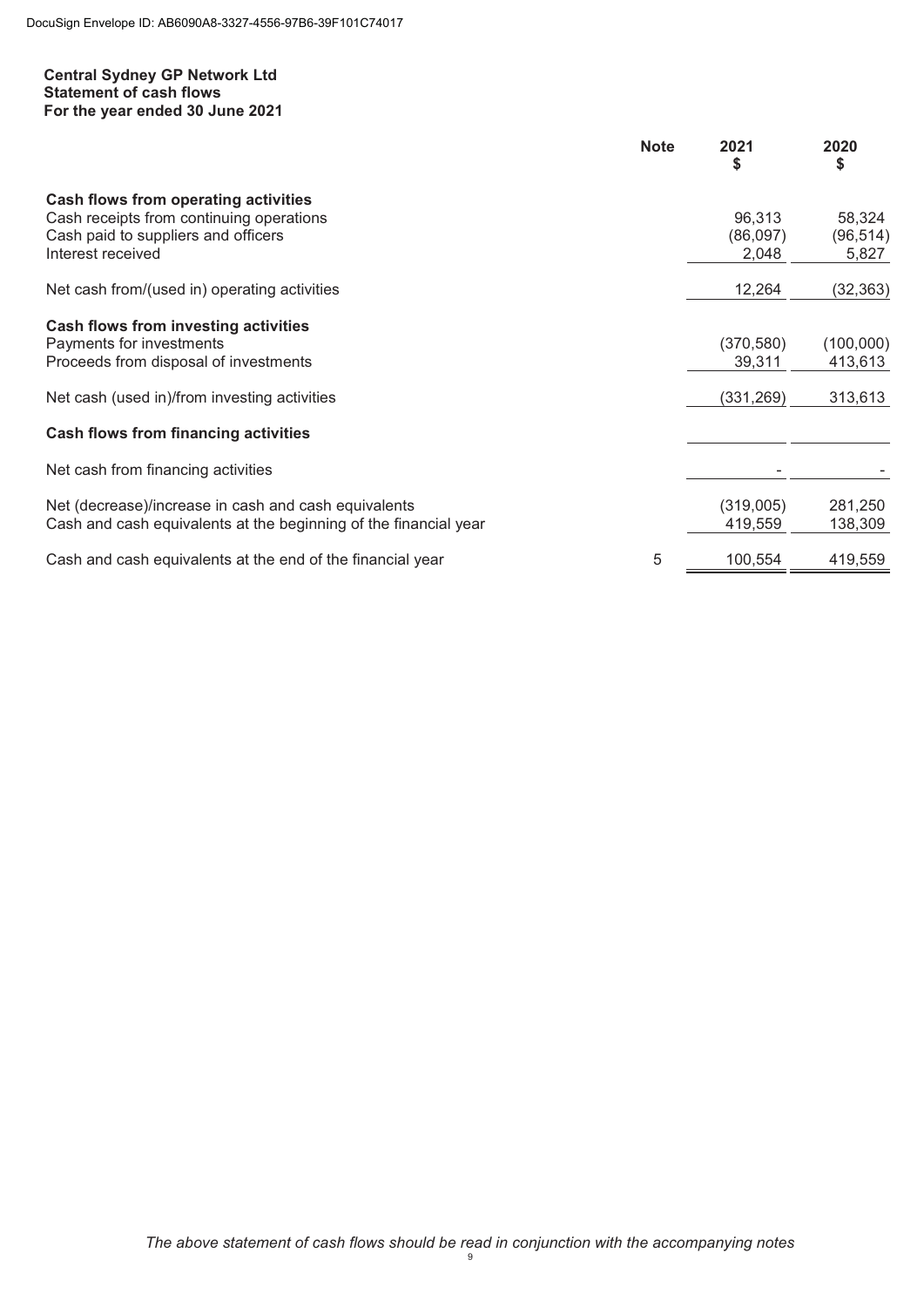# **Note 1. Significant accounting policies**

The principal accounting policies adopted in the preparation of the financial statements are set out below. These policies have been consistently applied to all the years presented, unless otherwise stated.

# **New or amended Accounting Standards and Interpretations adopted**

The company has adopted all of the new or amended Accounting Standards and Interpretations issued by the Australian Accounting Standards Board ('AASB') that are mandatory for the current reporting period.

Any new or amended Accounting Standards or Interpretations that are not yet mandatory have not been early adopted.

### **Basis of preparation**

These general purpose financial statements have been prepared in accordance with Australian Accounting Standards - Reduced Disclosure Requirements and Interpretations issued by the Australian Accounting Standards Board ('AASB'), the Australian Charities and Not-for-profits commission Act 2012 and New South Wales legislation the Charitable Fundraising Act 1991 and associated regulations and the Corporations Act 2001, as appropriate for not-for profit oriented entities.

### Historical cost convention

*Historical cost convention*  The financial statements have been prepared under the historical cost convention.

*Critical accounting estimates*  The preparation of the financial statements requires the use of certain critical accounting estimates. It also requires management to exercise its judgement in the process of applying the company's accounting policies. The areas involving a higher degree of judgement or complexity, or areas where assumptions and estimates are significant to the financial statements, are disclosed in note 2.

# **Comparative amounts**

Comparatives figures have been adjusted to confirm to changes in the presentation for the current financial year where required by accounting standards or as a result of a change in accounting policy.

#### **Going concern**

The financial report has been prepared on the going concern basis. The company believes that with continuous support from the members in the form of membership revenue they can continue as a going concern.

The following accounting policies are most relevant to the company:

#### **Revenue recognition**

The company recognises revenue as follows:

# Revenue from contracts with customers

*Revenue from contracts with customers* Revenue is recognised at an amount that reflects the consideration to which the company is expected to be entitled in exchange for transferring goods or services to a customer. For each contract with a customer, the company: identifies the contract with a customer; identifies the performance obligations in the contract; determines the transaction price which takes into account estimates of variable consideration and the time value of money; allocates the transaction price to the separate performance obligations on the basis of the relative stand-alone selling price of each distinct good or service to be delivered; and recognises revenue when or as each performance obligation is satisfied in a manner that depicts the transfer to the customer of the goods or services promised.

Variable consideration within the transaction price, if any, reflects concessions provided to the customer such as discounts, rebates and refunds, any potential bonuses receivable from the customer and any other contingent events. Such estimates are determined using either the 'expected value' or 'most likely amount' method. The measurement of variable consideration is subject to a constraining principle whereby revenue will only be recognised to the extent that it is highly probable that a significant reversal in the amount of cumulative revenue recognised will not occur. The measurement constraint continues until the uncertainty associated with the variable consideration is subsequently resolved. Amounts received that are subject to the constraining principle are recognised as a refund liability.

Membership subscription revenue is recognised upon the receipt of membership renewal applications. Any revenue received during the current financial year that relates to the next financial year is deferred as a contract liability.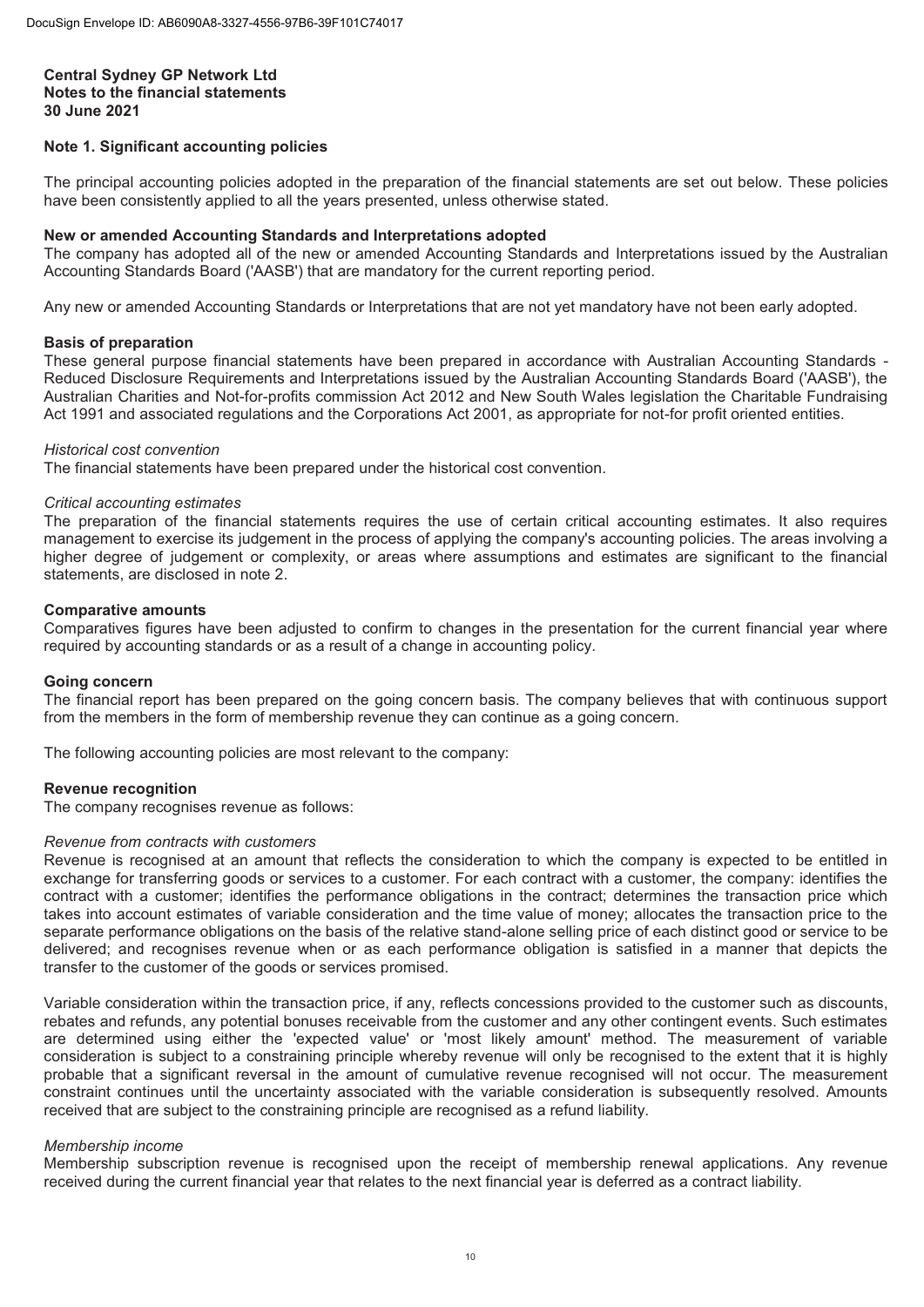# **Note 1. Significant accounting policies (continued)**

All revenue is stated net of the amount of goods and services tax (GST).

Interest

*Interest*  Interest revenue is recognised as interest accrues using the effective interest method. This is a method of calculating the amortised cost of a financial asset and allocating the interest income over the relevant period using the effective interest rate, which is the rate that exactly discounts estimated future cash receipts through the expected life of the financial asset to the net carrying amount of the financial asset.

## Other revenue

*Other revenue*  Other revenue is recognised when sales invoices are raised following the performance of service.

### **Income tax**

As the company is a charitable institution in terms of subsection 50-5 of the Income Tax Assessment Act 1997, as amended, it is exempt from paying income tax.

# **Current and non-current classification**

Assets and liabilities are presented in the statement of financial position based on current and non-current classification.

An asset is classified as current when: it is either expected to be realised or intended to be sold or consumed in the company's normal operating cycle; it is held primarily for the purpose of trading; it is expected to be realised within 12 months after the reporting period; or the asset is cash or cash equivalent unless restricted from being exchanged or used to settle a liability for at least 12 months after the reporting period. All other assets are classified as non-current.

A liability is classified as current when: it is either expected to be settled in the company's normal operating cycle; it is held primarily for the purpose of trading; it is due to be settled within 12 months after the reporting period; or there is no unconditional right to defer the settlement of the liability for at least 12 months after the reporting period. All other liabilities are classified as non-current.

Deferred tax assets and liabilities are always classified as non-current.

# **Cash and cash equivalents**

Cash and cash equivalents includes cash on hand, deposits held at call with financial institutions, other short-term, highly liquid investments with original maturities of three months or less that are readily convertible to known amounts of cash and which are subject to an insignificant risk of changes in value.

# **Trade and other receivables**

Trade receivables are initially recognised at fair value and subsequently measured at amortised cost using the effective interest method, less any allowance for expected credit losses. Trade receivables are generally due for settlement within 30 days.

The company has applied the simplified approach to measuring expected credit losses, which uses a lifetime expected loss allowance. To measure the expected credit losses, trade receivables have been grouped based on days overdue.

Other receivables are recognised at amortised cost, less any allowance for expected credit losses.

# **Investments and other financial assets**

Investments and other financial assets are initially measured at fair value. Transaction costs are included as part of the initial measurement, except for financial assets at fair value through profit or loss. Such assets are subsequently measured at either amortised cost or fair value depending on their classification. Classification is determined based on both the business model within which such assets are held and the contractual cash flow characteristics of the financial asset, unless an accounting mismatch is being avoided.

Financial assets are derecognised when the rights to receive cash flows have expired or have been transferred and the company has transferred substantially all the risks and rewards of ownership. When there is no reasonable expectation of recovering part or all of a financial asset, its carrying value is written off.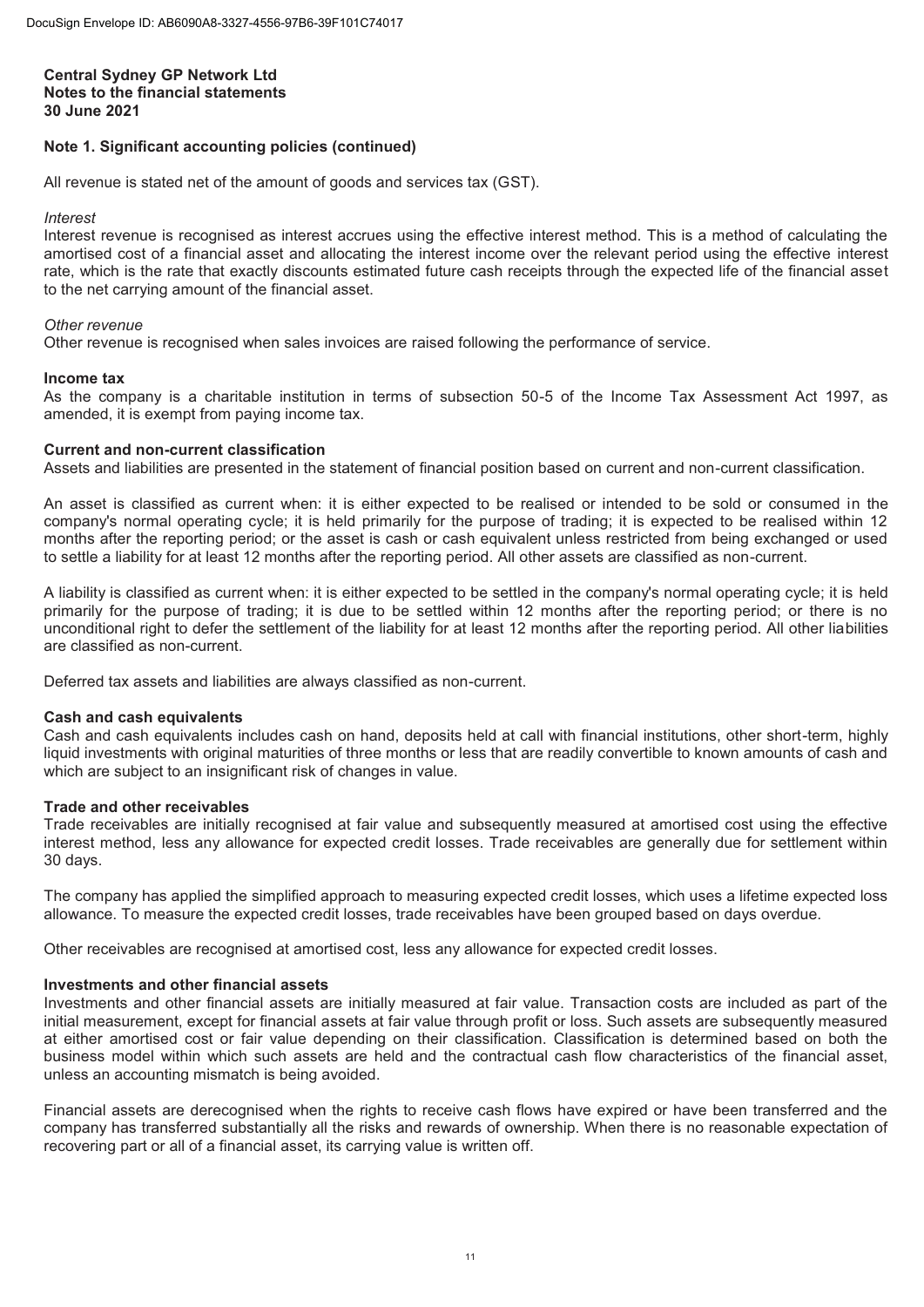# **Note 1. Significant accounting policies (continued)**

Financial assets not measured at amortised cost or at fair value through other comprehensive income are classified as financial assets at fair value through profit or loss. Typically, such financial assets will be either: (i) held for trading, where they are acquired for the purpose of selling in the short-term with an intention of making a profit, or a derivative; or (ii) designated as such upon initial recognition where permitted. Fair value movements are recognised in profit or loss.

*Impairment of financial assets*  The company recognises a loss allowance for expected credit losses on financial assets which are either measured at amortised cost or fair value through other comprehensive income. The measurement of the loss allowance depends upon the company's assessment at the end of each reporting period as to whether the financial instrument's credit risk has increased significantly since initial recognition, based on reasonable and supportable information that is available, without undue cost or effort to obtain.

Where there has not been a significant increase in exposure to credit risk since initial recognition, a 12-month expected credit loss allowance is estimated. This represents a portion of the asset's lifetime expected credit losses that is attributable to a default event that is possible within the next 12 months. Where a financial asset has become credit impaired or where it is determined that credit risk has increased significantly, the loss allowance is based on the asset's lifetime expected credit losses. The amount of expected credit loss recognised is measured on the basis of the probability weighted present value of anticipated cash shortfalls over the life of the instrument discounted at the original effective interest rate.

For financial assets mandatorily measured at fair value through other comprehensive income, the loss allowance reduces the asset's carrying value with a corresponding expense recognised in other comprehensive income. In all other cases, the loss allowance reduces the asset's carrying value with a corresponding expense through profit or loss.

### **Impairment of non-financial assets**

Non-financial assets are reviewed for impairment whenever events or changes in circumstances indicate that the carrying amount may not be recoverable. An impairment loss is recognised for the amount by which the asset's carrying amount exceeds its recoverable amount.

Recoverable amount is the higher of an asset's fair value less costs of disposal and value-in-use. The value-in-use is the present value of the estimated future cash flows relating to the asset using a pre-tax discount rate specific to the asset or cash-generating unit to which the asset belongs. Assets that do not have independent cash flows are grouped together to form a cash-generating unit.

# **Trade and other payables**

These amounts represent liabilities for goods and services provided to the company prior to the end of the financial year and which are unpaid. Due to their short-term nature they are measured at amortised cost and are not discounted. The amounts are unsecured and are usually paid within 30 days of recognition.

# **Contract liabilities**

Contract liabilities represent the company's obligation to transfer goods or services to a customer and are recognised when a customer pays consideration, or when the company recognises a receivable to reflect its unconditional right to consideration (whichever is earlier) before the company has transferred the goods or services to the customer.

# **Fair value measurement**

When an asset or liability, financial or non-financial, is measured at fair value for recognition or disclosure purposes, the fair value is based on the price that would be received to sell an asset or paid to transfer a liability in an orderly transaction between market participants at the measurement date; and assumes that the transaction will take place either: in the principal market; or in the absence of a principal market, in the most advantageous market.

Fair value is measured using the assumptions that market participants would use when pricing the asset or liability, assuming they act in their economic best interests. For non-financial assets, the fair value measurement is based on its highest and best use. Valuation techniques that are appropriate in the circumstances and for which sufficient data are available to measure fair value, are used, maximising the use of relevant observable inputs and minimising the use of unobservable inputs.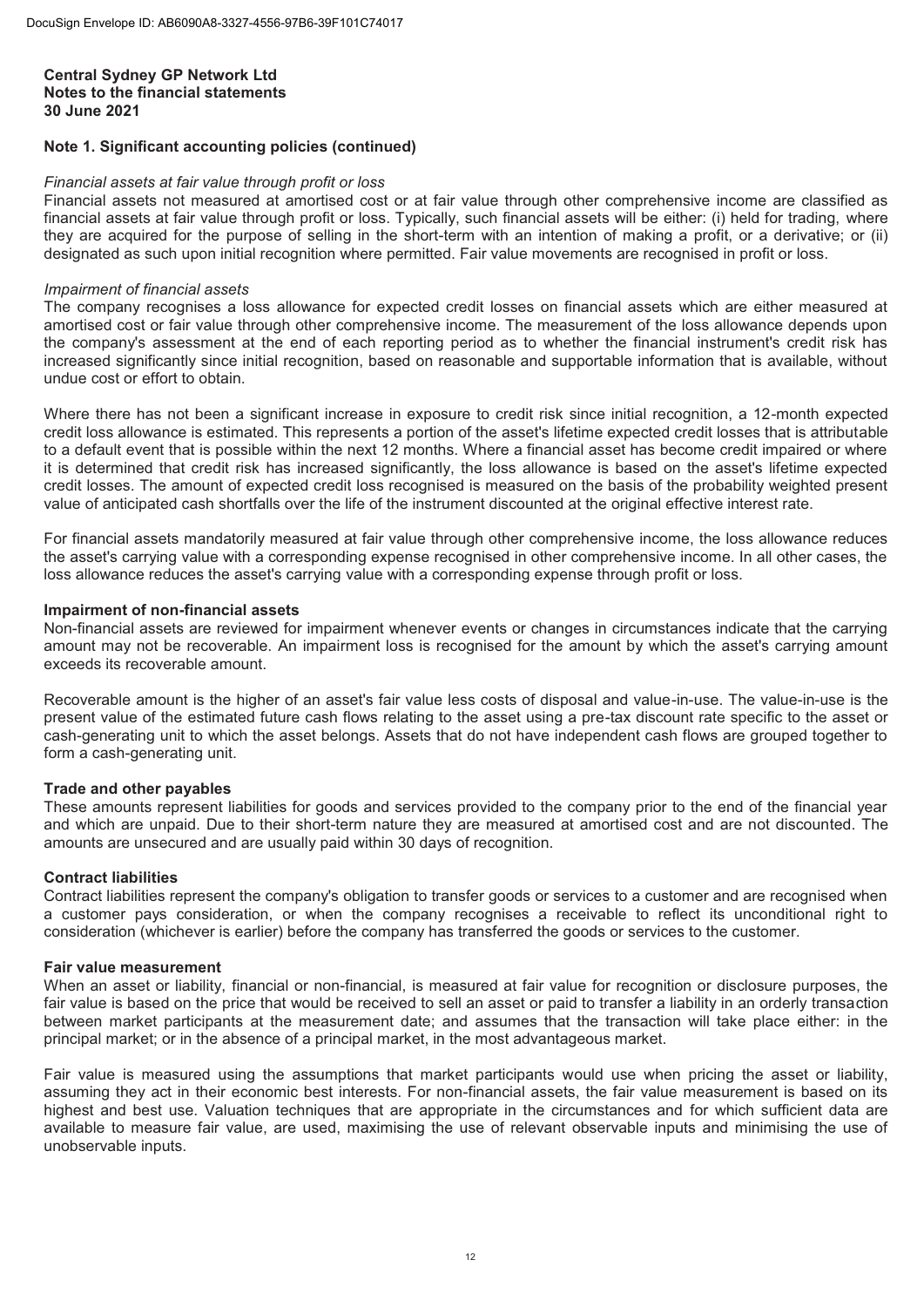# **Note 1. Significant accounting policies (continued)**

# **Goods and Services Tax ('GST') and other similar taxes**

Revenues, expenses and assets are recognised net of the amount of associated GST, unless the GST incurred is not recoverable from the tax authority. In this case it is recognised as part of the cost of the acquisition of the asset or as part of the expense.

Receivables and payables are stated inclusive of the amount of GST receivable or payable. The net amount of GST recoverable from, or payable to, the tax authority is included in other receivables or other payables in the statement of financial position.

Cash flows are presented on a gross basis. The GST components of cash flows arising from investing or financing activities which are recoverable from, or payable to the tax authority, are presented as operating cash flows.

Commitments and contingencies are disclosed net of the amount of GST recoverable from, or payable to, the tax authority.

# **Note 2. Critical accounting judgements, estimates and assumptions**

The preparation of the financial statements requires management to make judgements, estimates and assumptions that affect the reported amounts in the financial statements. Management continually evaluates its judgements and estimates in relation to assets, liabilities, contingent liabilities, revenue and expenses. Management bases its judgements, estimates and assumptions on historical experience and on other various factors, including expectations of future events, management believes to be reasonable under the circumstances. The judgements, estimates and assumptions that have a significant risk of causing a material adjustment to the carrying amounts of assets and liabilities (refer to the respective notes) in the current or future financial years are discussed below.

*Coronavirus (COVID-19) pandemic*  Judgement has been exercised in considering the impacts that the Coronavirus (COVID-19) pandemic has had, or may have, on the company based on known information. This consideration extends to the nature of the products and services offered, customers, supply chain, staffing and geographic regions in which the company operates. Other than as addressed in specific notes, there does not currently appear to be either any significant impact upon the financial statements or any significant uncertainties with respect to events or conditions which may impact the company unfavourably as at the reporting date or subsequently as a result of the Coronavirus (COVID-19) pandemic.

*Allowance for expected credit losses*  The allowance for expected credit losses assessment requires a degree of estimation and judgement. It is based on the lifetime expected credit loss, grouped based on days overdue, and makes assumptions to allocate an overall expected credit loss rate for each group. These assumptions include recent sales experience and historical collection rates.

# **Note 3. Revenue**

|                                                                     | 2021<br>\$ | 2020<br>\$ |
|---------------------------------------------------------------------|------------|------------|
| Revenue from contracts with customers                               |            |            |
| Sponsorship income                                                  | 1.273      | 13,636     |
| Member subscriptions                                                | 37,200     | 41,691     |
|                                                                     | 38,473     | 55,327     |
| Other revenue                                                       |            |            |
| Donations received                                                  | 620        | 141        |
| Net distribution received from financial assets                     | 18,184     | 13,613     |
| Net change in fair value of financial assets through profit or loss | 44,187     | (24, 615)  |
| Cash flow boost                                                     | 5,000      | 15,000     |
|                                                                     | 67,991     | 4,139      |
| Revenue                                                             | 106,464    | 59,466     |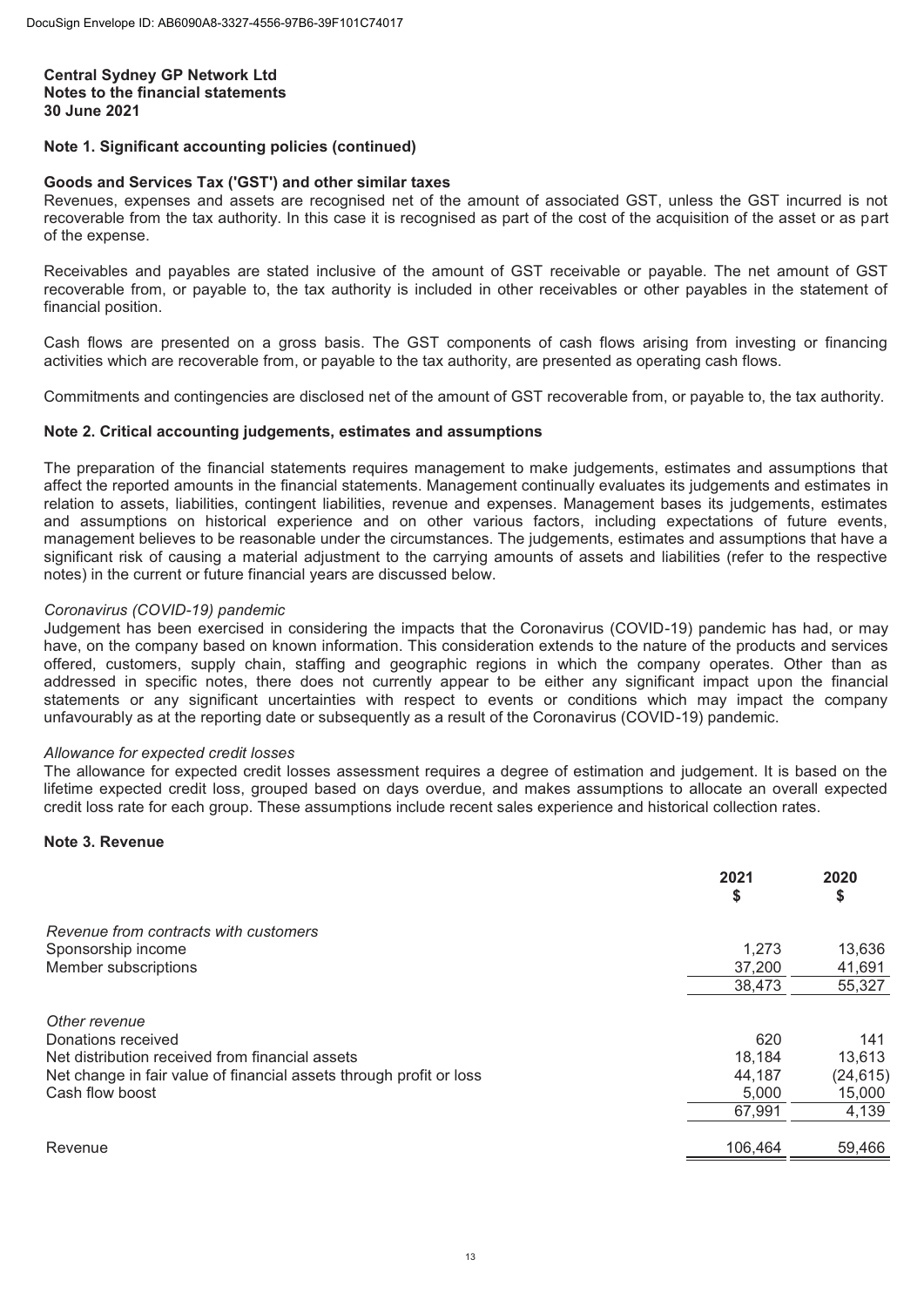# **Note 4. Other operating expenses**

|                                                                                                        | 2021<br>\$     | 2020<br>\$             |
|--------------------------------------------------------------------------------------------------------|----------------|------------------------|
| Recruitment, training and development costs<br>Meetings and venue hire<br>Bank and credit card charges | 1,468          | 1,491<br>13,165<br>295 |
| Audit fees                                                                                             | 4,726          | 4,720                  |
| Consultancy charges                                                                                    |                | 3,500<br>10,000        |
| Sponsorship<br>Sundry expenses                                                                         | 5,000          | 94                     |
|                                                                                                        | 11,194         | 33,265                 |
| Note 5. Cash and cash equivalents                                                                      |                |                        |
|                                                                                                        | 2021<br>\$     | 2020<br>\$             |
| <b>Current assets</b><br>Cash at bank and in hand                                                      | 100,554        | 419,559                |
|                                                                                                        |                |                        |
| Note 6. Trade and other receivables                                                                    |                |                        |
|                                                                                                        | 2021<br>\$     | 2020<br>\$             |
| <b>Current assets</b><br>Trade receivables                                                             | 16,500         | 30,580                 |
| Other receivables                                                                                      |                | 5,000                  |
|                                                                                                        | 16,500         | 35,580                 |
| Note 7. Financial assets at fair value through profit or loss                                          |                |                        |
|                                                                                                        | 2021<br>\$     | 2020<br>\$             |
| Non-current assets                                                                                     |                |                        |
| Investments                                                                                            | 777,164        | 401,708                |
| Note 8. Trade and other payables                                                                       |                |                        |
|                                                                                                        | 2021<br>\$     | 2020<br>\$             |
| <b>Current liabilities</b>                                                                             |                |                        |
| GST payable<br>Other payables                                                                          | 3,353<br>6,105 | 2,757<br>7,880         |
|                                                                                                        | 9,458          | 10,637                 |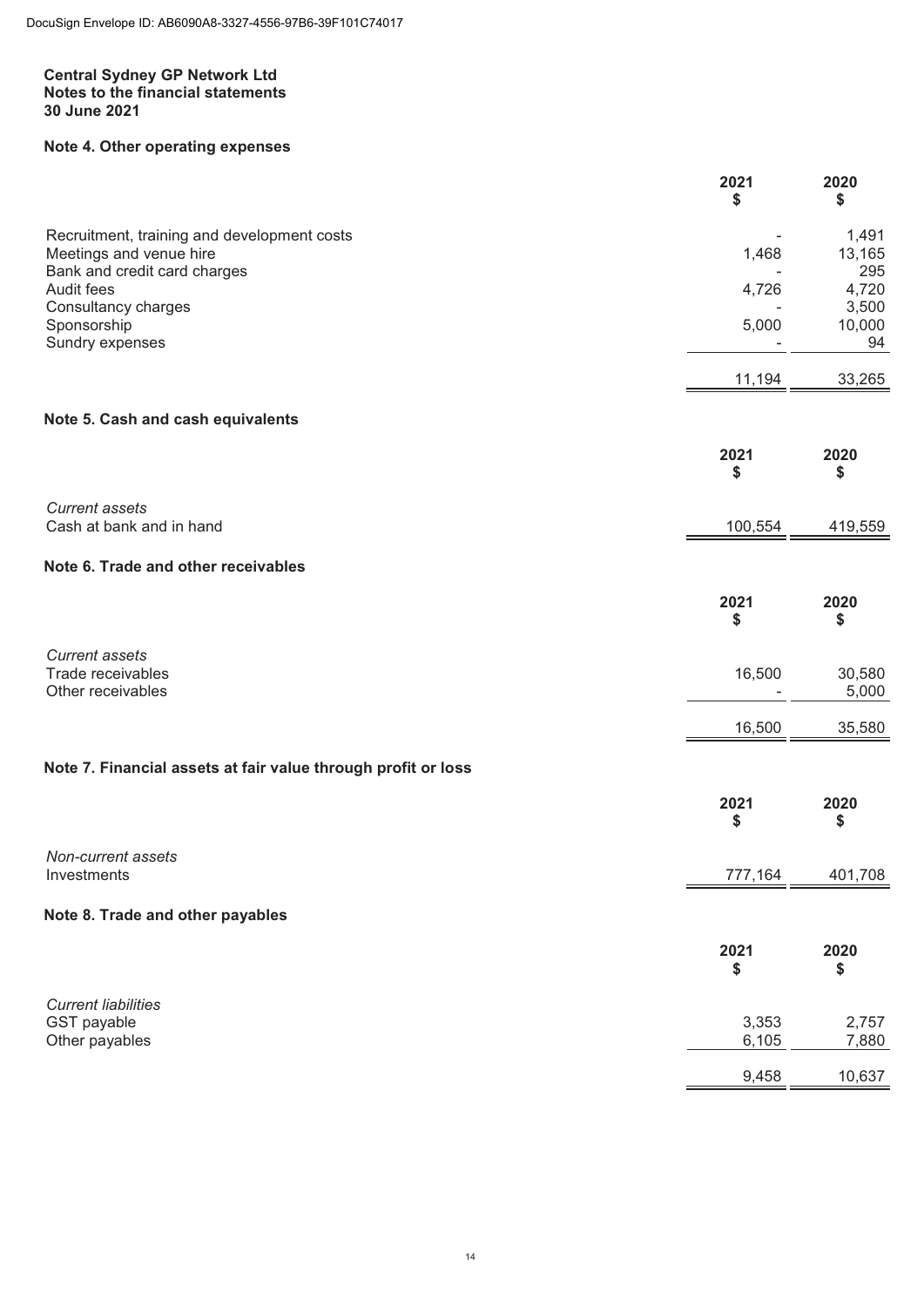# **Note 9. Contract liabilities**

|                                                                                                                    | 2021<br>\$        | 2020<br>\$           |
|--------------------------------------------------------------------------------------------------------------------|-------------------|----------------------|
| <b>Current liabilities</b><br><b>Contract liabilities</b>                                                          | 33,900            | 27,700               |
| Note 10. Retained surplus                                                                                          |                   |                      |
|                                                                                                                    | 2021<br>\$        | 2020<br>\$           |
| Retained surplus at the beginning of the financial year<br>Surplus/(deficit) after income tax expense for the year | 818,510<br>32,350 | 844,787<br>(26, 277) |
| Retained surplus at the end of the financial year                                                                  | 850,860           | 818,510              |

### **Note 11. Key management personnel disclosures**

Any person(s) having authority and responsibility for planning, directing and controlling the activities of the Company, directly or indirectly, including any director of the Company is considered key management personnel (KMP). The total remuneration paid to KMP of the company during the year are as follows:

Total remuneration paid or payable \$49,669 (2020: \$45,946). This includes \$49,669 (2020: \$45,946) paid to the directors of the company.

# **Note 12. Contingent liabilities**

In the opinion of the Directors, the company did not have any contingent liabilities at 30 June 2021 (30 June 2020: none).

### **Note 13. Related party transactions**

*Key management personnel* Disclosures relating to key management personnel are set out in note 11.

*Transactions with related parties*  Transactions between related parties are on normal commercial terms and conditions no more favourable than those available to other parties unless otherwise stated.

The following transactions occurred with related parties:

|                                                                      | 2021  | 2020   |
|----------------------------------------------------------------------|-------|--------|
| Payment for other expenses:<br>Management fees to EIS Health Limited | 9.300 | 10.423 |
| Description from and noughle to related nortice                      |       |        |

*Receivable from and payable to related parties*  The following balances are outstanding at the reporting date in relation to transactions with related parties:

|                                                    | 2021   | 2020<br>S |
|----------------------------------------------------|--------|-----------|
| Current receivables:<br>Trade receivables from EIS | 16,500 | 30,580    |

*Loans to/from related parties*  There were no loans to or from related parties at the current and previous reporting date.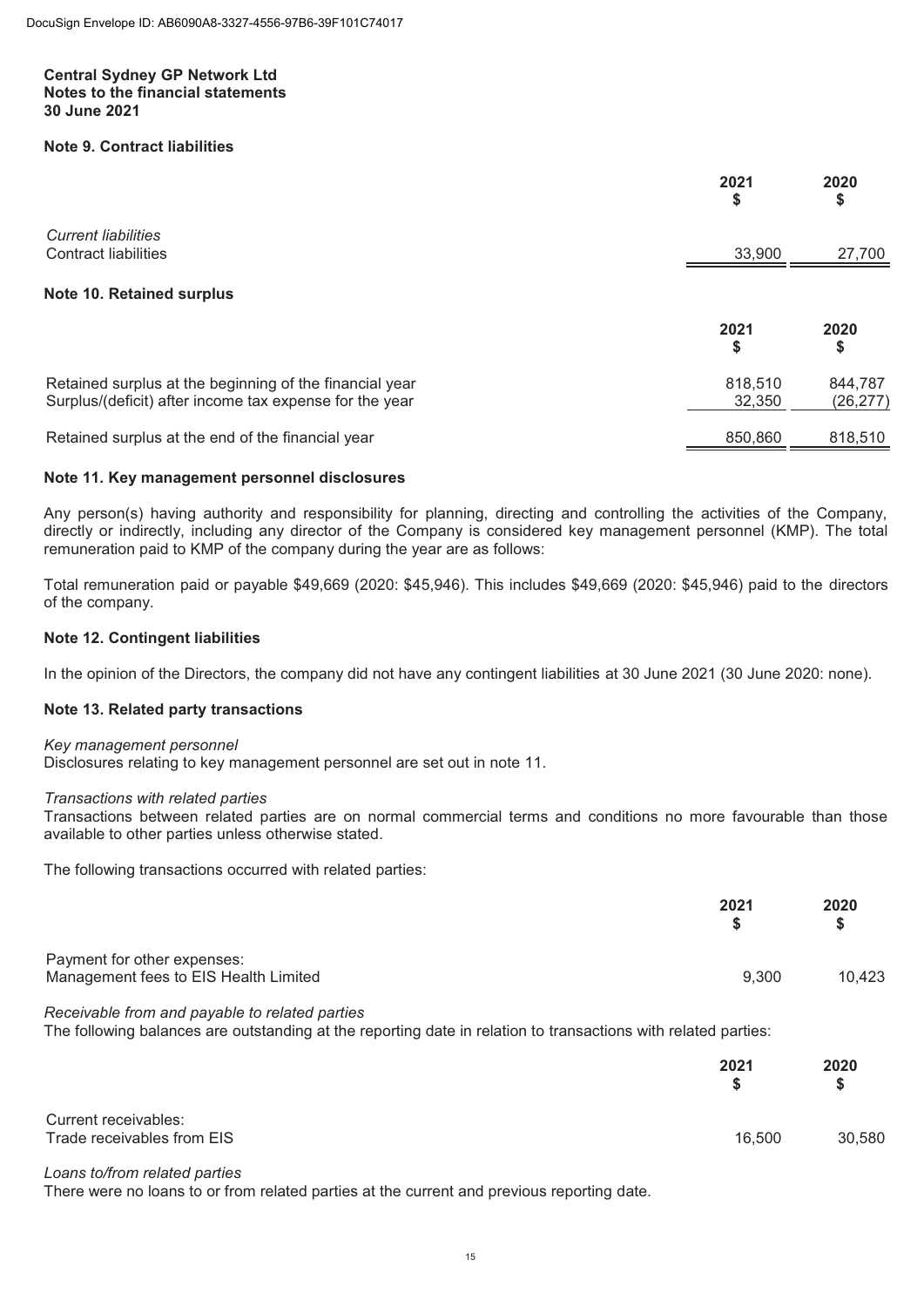# **Note 13. Related party transactions (continued)**

Terms and conditions

*Terms and conditions*  All transactions were made on normal commercial terms and conditions and at market rates.

# **Note 14. Remuneration of auditors**

During the financial year the following fees were paid or payable for services provided by the auditor of the company:

|                                                       | 2021  | 2020  |
|-------------------------------------------------------|-------|-------|
| Audit services -<br>Audit of the financial statements | 4.700 | 4,700 |

# **Note 15. Events after the reporting period**

The impact of the Coronavirus (COVID-19) pandemic is ongoing and while it has been financially positive for the company up to 30 June 2021, it is not practicable to estimate the potential impact, positive or negative, after the reporting date. The situation is rapidly developing and is dependent on measures imposed by the Australian Government and other countries, such as maintaining social distancing requirements, quarantine, travel restrictions and any economic stimulus that may be provided.

No other matter or circumstance has arisen since 30 June 2021 that has significantly affected, or may significantly affect the company's operations, the results of those operations, or the company's state of affairs in future financial years.

# **Note 16. Company Details**

The registered office of the company is:

Central Sydney GP Network Ltd Tower A Level 5, 201 Coward Street Mascot NSW 2020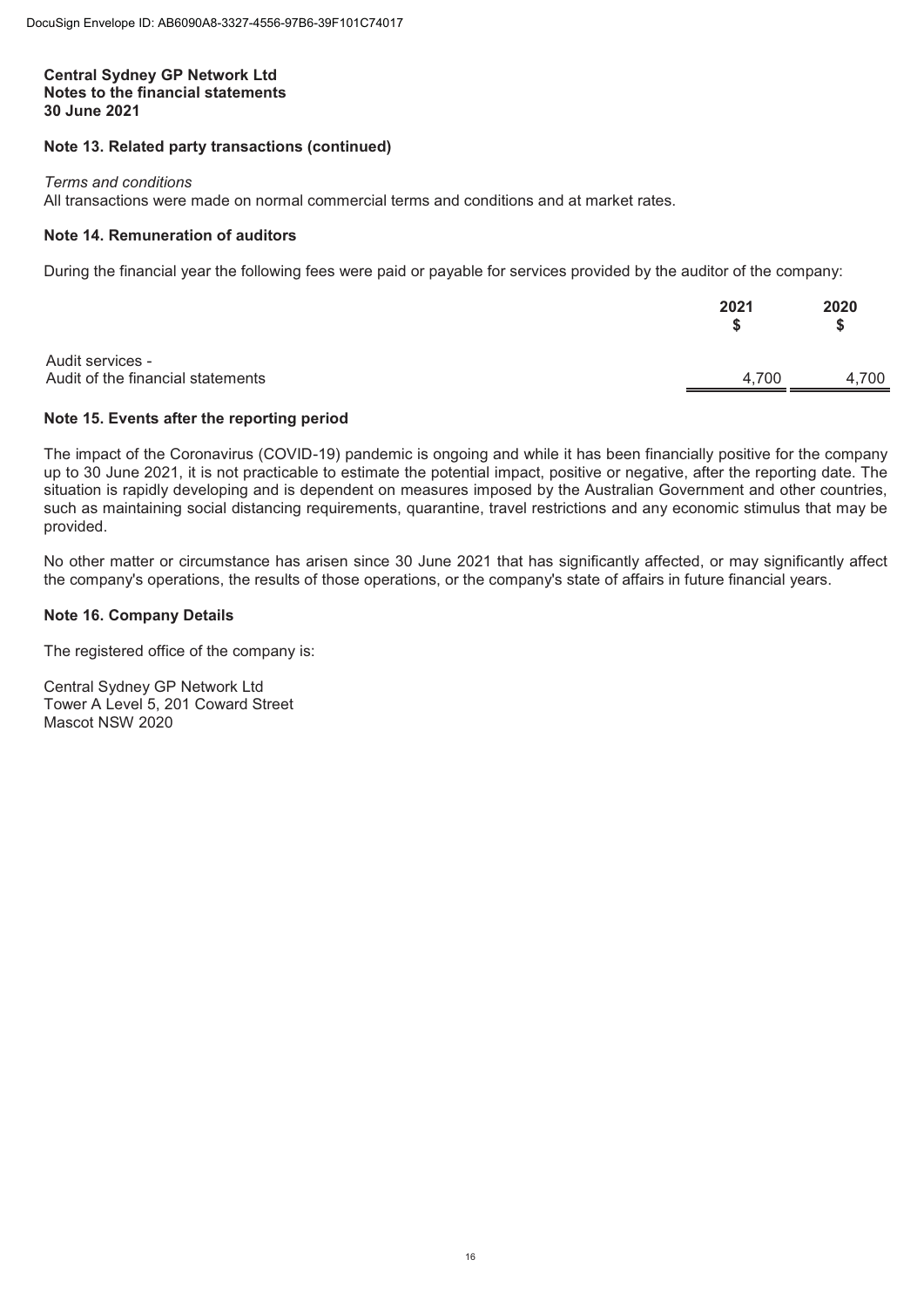# **Central Sydney GP Network Ltd Directors' declaration 30 June 2021**

In the directors' opinion:

- the attached financial statements and notes comply with the Australian Accounting Standards Reduced Disclosure Requirements, the Australian Charities and Not-for-profits Commission Act 2012 and New South Wales legislation the Associations Incorporation Act 2009, the Charitable Fundraising Act 1991 and associated regulations;
- the attached financial statements and notes give a true and fair view of the company's financial position as at 30 June 2021 and of its performance for the financial year ended on that date; and
- there are reasonable grounds to believe that the company will be able to pay its debts as and when they become due and payable.

Signed in accordance with a resolution of directors.

On behalf of the directors

-DocuSigned by: ŕ  $\frac{1}{2}$ Dr Javier Camargo **Director** 

30 September 2021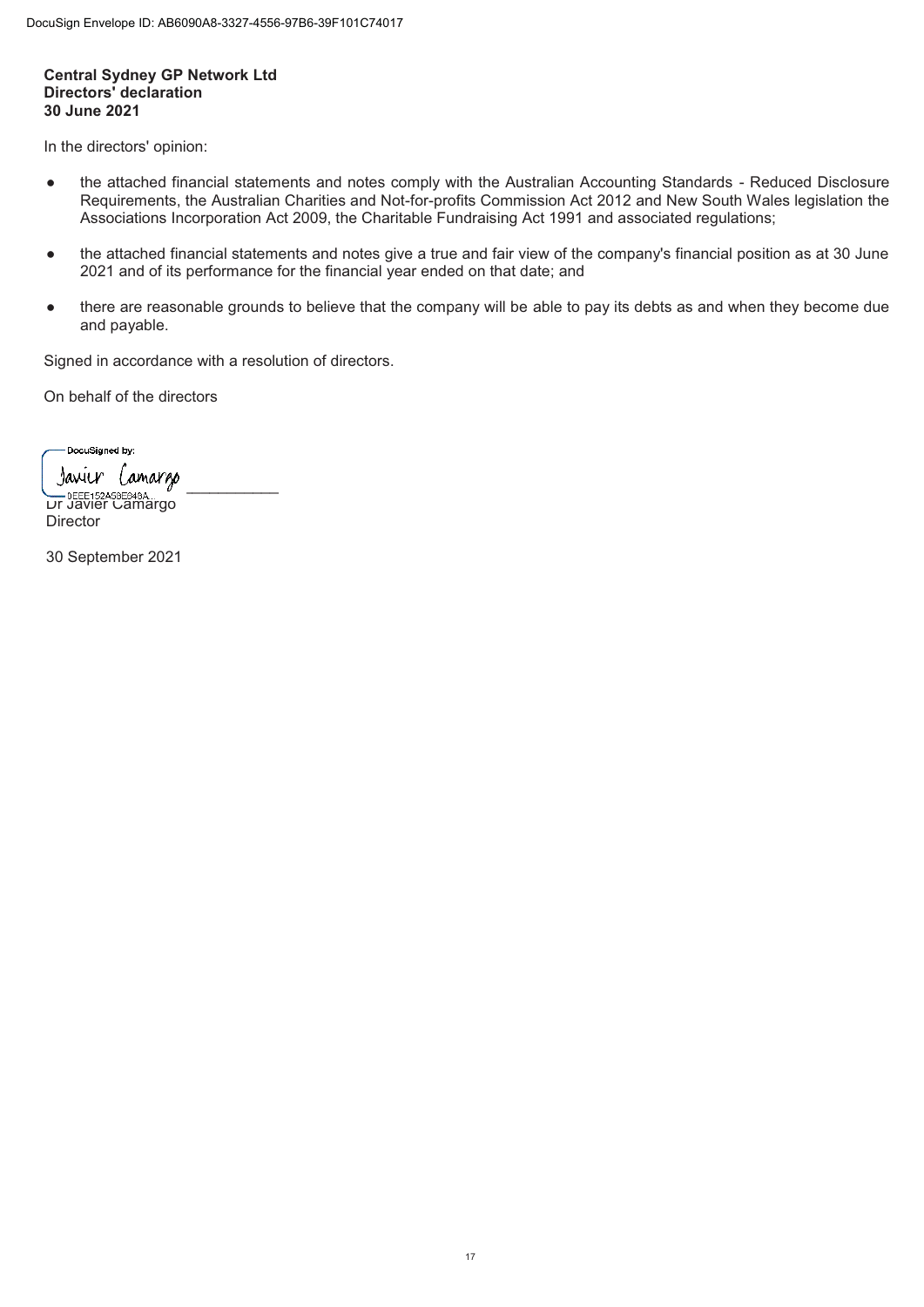

**Nexia Sydney Audit Pty Ltd** Level 16, 1 Market Street Sydney NSW 2000 PO Box H195 Australia Square NSW 1215  $p + 61292514600$ f +61 2 9251 7138 e info@nexiasydney.com.au w nexia.com.au

# **Independent Auditor's Report to the Members of Central Sydney GP Network Limited**

# **Report on the Audit of the Financial Report**

# **Opinion**

We have audited the financial report of Central Sydney GP Network Limited (the Company), which comprises the statement of financial position as at 30 June 2021, the statement of profit or loss and other comprehensive income, statement of changes in equity and statement of cash flows for the year then ended, and notes to the financial statements, including a summary of significant accounting policies, and the directors' declaration.

In our opinion, the accompanying financial report of the Company is in accordance with the Australian Charities and Not-for-profits Commission Act 2012, including:

- i) giving a true and fair view of the Company's financial position as at 30 June 2021 and of its financial performance for the year then ended; and
- ii) complying with Australian Accounting Standards Reduced Disclosure Requirements and Division 60 of the Australian Charities and Not-for-profits Commission Regulation 2013.

# **Basis for opinion**

We conducted our audit in accordance with Australian Auditing Standards. Our responsibilities under those standards are further described in the 'auditor's responsibilities for the audit of the financial report' section of our report. We are independent of the Company in accordance with the ethical requirements of the Accounting Professional & Ethical Standards Board's APES 110 Code of Ethics for Professional Accountants (including Independence Standards) (the Code) that are relevant to our audit of the financial report in Australia. We have also fulfilled our other ethical responsibilities in accordance with the Code.

We believe that the audit evidence we have obtained is sufficient and appropriate to provide a basis for our opinion.

# **Other information**

The directors are responsible for the other information. The other information comprises the information in Central Sydney GP Network Limited's annual report for the year ended 30 June 2021, but does not include the financial report and the auditor's report thereon. Our opinion on the financial report does not cover the other information and we do not express any form of assurance conclusion thereon. In connection with our audit of the financial report, our responsibility is to read the other information and, in doing so, consider whether the other information is materially inconsistent with the financial report or our knowledge obtained in the audit or otherwise appears to be materially misstated.

Nexia Sydney Audit Pty Ltd (ABN 77 606 785 399) is a firm of Chartered Accountants. It is affiliated with, but independent from Nexia Australia Pty Ltd. Nexia Australia Pty Ltd is a member of Nexia International, a leading, global network of independent accounting and consulting firms. For more information please see www.nexia.com.au/legal. Neither Nexia International nor Nexia Australia Pty Ltd provide services to clients.